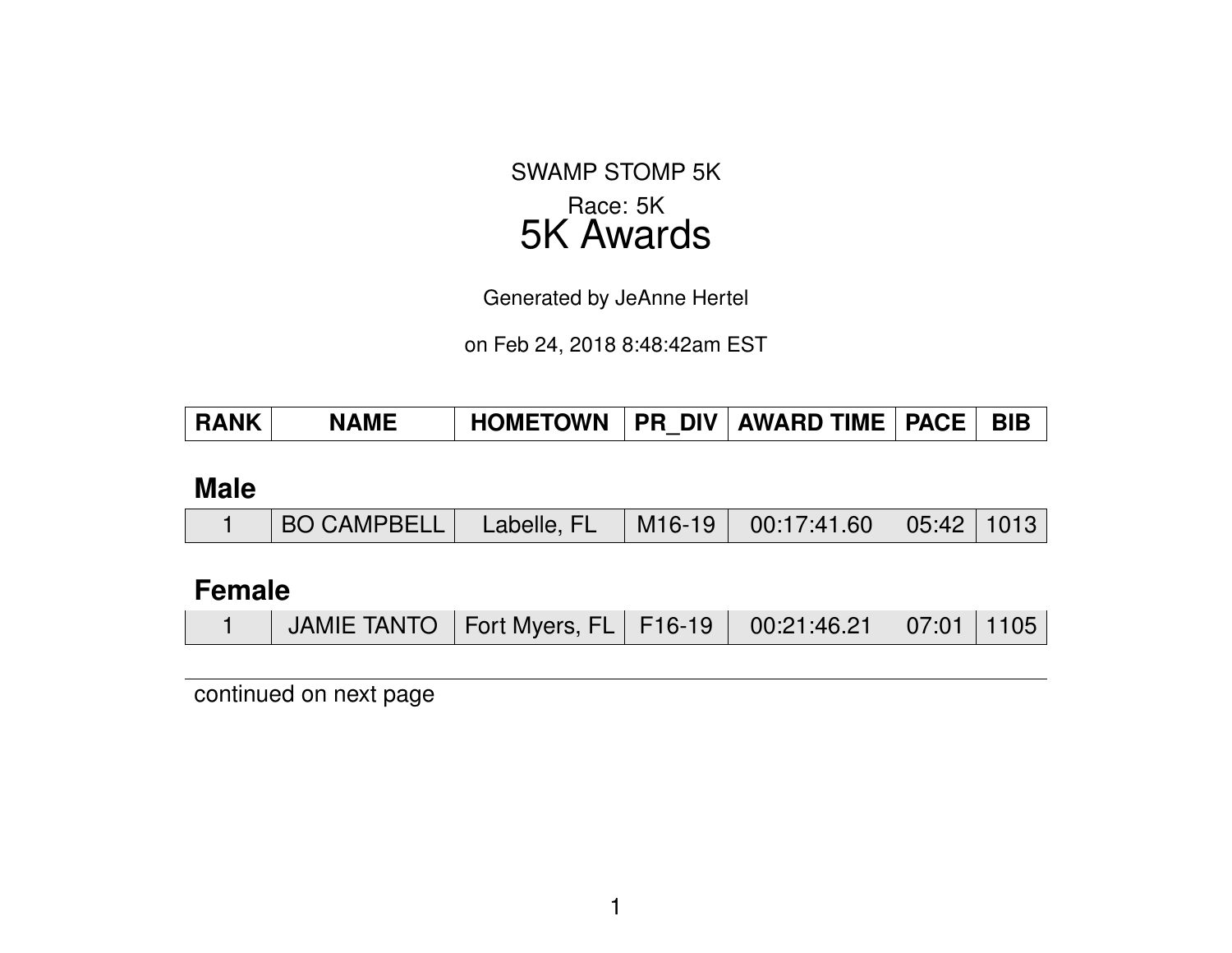continued from previous page

| <b>RANK</b>        | <b>NAME</b>  | <b>HOMETOWN</b> | <b>PR DIV</b> | <b>AWARD TIME   PACE  </b> |       | <b>BIB</b> |  |  |  |
|--------------------|--------------|-----------------|---------------|----------------------------|-------|------------|--|--|--|
| <b>Male Master</b> |              |                 |               |                            |       |            |  |  |  |
|                    | JOHN GERVASE | Fort Myers, FL  | M55-59        | 00:19:05.28                | 06:09 | 160        |  |  |  |

#### **Female Master**

|  | <b>MARY BARTOSHUK</b> | Labelle, FL |  | F65-69 00:21:39.54 07:32 903 |  |  |
|--|-----------------------|-------------|--|------------------------------|--|--|
|--|-----------------------|-------------|--|------------------------------|--|--|

### **Male Grandmaster**

| <del>JUHN ULHVAJE</del> | $\Gamma$<br>$T$ UITIVIYUIS, ITE | MEEE<br>᠊ᠠᡨᡠᠣᡃᠣᠣ | $0.1000$ and $0.00$<br><del>00.13.00.20</del> | <del>06:09</del>       | <del>1160</del> |
|-------------------------|---------------------------------|------------------|-----------------------------------------------|------------------------|-----------------|
| <b>MIKE SHEPPARD</b>    | Cape Coral, FL                  | M50-54           | 00:22:23.76                                   | $\pm$ 07:13 $^{\circ}$ | 1063            |

### **Female Grandmaster**

| $MANDV$ $DMDTOMIIII$<br><b>MALLEDANTOOHUN</b> | للعام والمطم<br>Labelle, TE | $CCE$ $CQ$<br>᠇᠊ᡂ᠊ᡂ | 0.01.00.54<br>00. <del>CT.00.04</del> | <del>07:32</del>   | <del>903</del> |
|-----------------------------------------------|-----------------------------|---------------------|---------------------------------------|--------------------|----------------|
| <b>CAROL PARKER</b>                           | East Peoria, IL             | F60-64              | 00:26:00.78                           | $\overline{08:27}$ | 948            |

## **Male Senior Grand Master**

| STEVE PEPE             | Fort Myers Beach, FL   M60-64   00:23:14.75   07:30   1169 |  |  |  |  |  |  |  |  |
|------------------------|------------------------------------------------------------|--|--|--|--|--|--|--|--|
| continued on next nage |                                                            |  |  |  |  |  |  |  |  |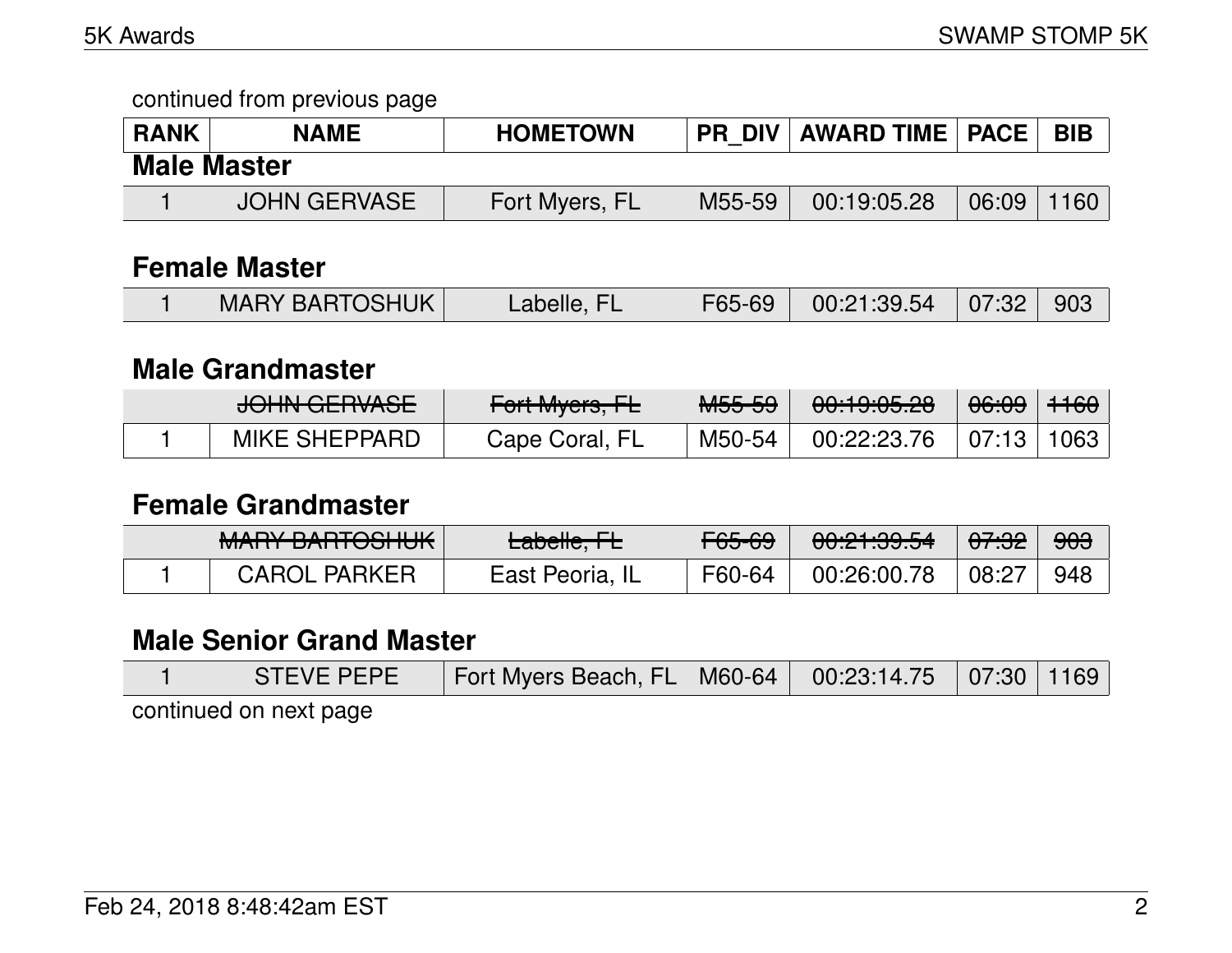| <b>RANK</b> | <b>NAME</b> | <b>HOMETOWN</b> | <b>DIV</b><br><b>PR</b> | <b>AWARD TIME   PACE</b> |  | <b>BIB</b> |
|-------------|-------------|-----------------|-------------------------|--------------------------|--|------------|
|-------------|-------------|-----------------|-------------------------|--------------------------|--|------------|

## **Female Senior Grand Master**

| MADY DADTOOLILIIZ<br><u>MALLE DALITOOHUK</u>     | Labelle, FL     | F65-69 | 0.01.00.54<br><del>൜ഺഺ൸൷</del>               | <del>07:32</del> | <del>903</del> |
|--------------------------------------------------|-----------------|--------|----------------------------------------------|------------------|----------------|
| <u>AADAL DADIZED</u><br><del>UNIULI NIILII</del> | East Peoria, IL | F60-64 | <u>00.00.00.70</u><br><del>uu.cu.uu.ru</del> | <del>08:27</del> | <del>948</del> |
| <b>PATTY WELLS</b>                               | Fort Myers, FL  | F60-64 | 00:27:50.21                                  | 08:59            | 1139           |

### **M1-9**

| ORLANDO CAMACHO JR  | Labelle, FL     | $M1-9$ | 00:23:50.92 | $\sqrt{07:41}$ | 1081 |
|---------------------|-----------------|--------|-------------|----------------|------|
| ALDO REYNA          | Labelle, FL     | $M1-9$ | 00:28:18.30 | 09:07          | 1033 |
| <b>KANNON BROWN</b> | Moore Haven, FL | $M1-9$ | 00:34:36.41 | 11:09          | 1008 |

# **F1-9**

| <b>GABRIELLA WILLIAMSON</b> | Labelle, FL     | $F1-9$ | 00:34:20.05 | 11:04   | 1061   |
|-----------------------------|-----------------|--------|-------------|---------|--------|
| <b>GWYNETH WILLIAMSON</b>   | Labelle, FL     | $F1-9$ | 00:37:27.43 | 12:04 l | 1062 l |
| <b>REAGAN REYNOLDS</b>      | Punta Gorda, FL | $F1-9$ | 01:12:46.48 | 23:26   | 284    |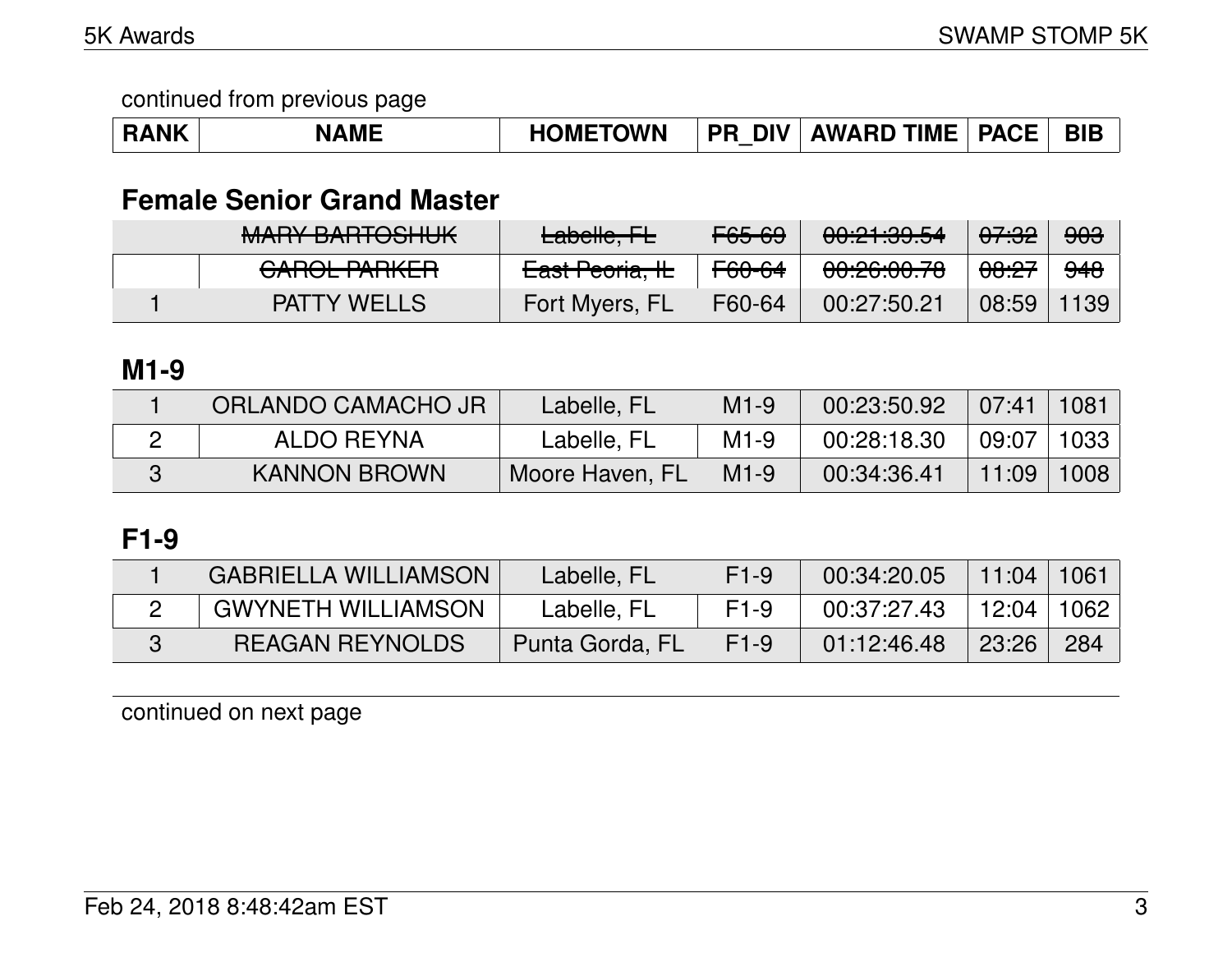| <b>RANK</b>         | <b>NAME</b>            |             |          | HOMETOWN   PR DIV   AWARD TIME   PACE |       | <b>BIB</b> |  |  |
|---------------------|------------------------|-------------|----------|---------------------------------------|-------|------------|--|--|
| M <sub>10</sub> -12 |                        |             |          |                                       |       |            |  |  |
|                     | <b>LOGAN ALEXANDER</b> | Labelle, FL | $M10-12$ | 00:24:31.49                           | 07:54 | 387        |  |  |
| $\overline{2}$      | NICHOLAS ALEXANDER     | Labelle, FL | M10-12   | 00:24:37.02                           | 07:56 | 386        |  |  |
| 3                   | <b>ALEXIS CAMACHO</b>  | Labelle, FL | $M10-12$ | 00:26:20.65                           | 08:29 | 1080       |  |  |

### **F10-12**

| <b>ANAKAREN SANDOVAL</b> | Labelle, FL | F10-12                         | $00:28:29.70$ 09:11 1097    |            |     |
|--------------------------|-------------|--------------------------------|-----------------------------|------------|-----|
| <b>JOELLEN ERSKIN</b>    | Alva, FL    | $F10-12$                       | $\perp$ 00:31:51.31   10:16 |            | 944 |
| <b>RILEY CURTIS</b>      | Labelle, FL | $\parallel$ F10-12 $\parallel$ | 00:33:06.59                 | 10:40 1147 |     |

### **M13-15**

| <b>ALEXIS REYES</b>     | Labelle, $FL$   M13-15 |                      | $\mid$ 00:18:51.25 $\mid$ 06:05 $\mid$ 1076 $\mid$ |                                 |  |
|-------------------------|------------------------|----------------------|----------------------------------------------------|---------------------------------|--|
| DANIEL RAMOS            |                        |                      | Labelle, FL   M13-15   00:19:57.15   06:26   1077  |                                 |  |
| <b>ERNESTO ESPINOZA</b> | Labelle, FL            | $\mid$ M13-15 $\mid$ | 00:19:58.64                                        | $\mid$ 06:26 $\mid$ 1048 $\mid$ |  |

# **F13-15**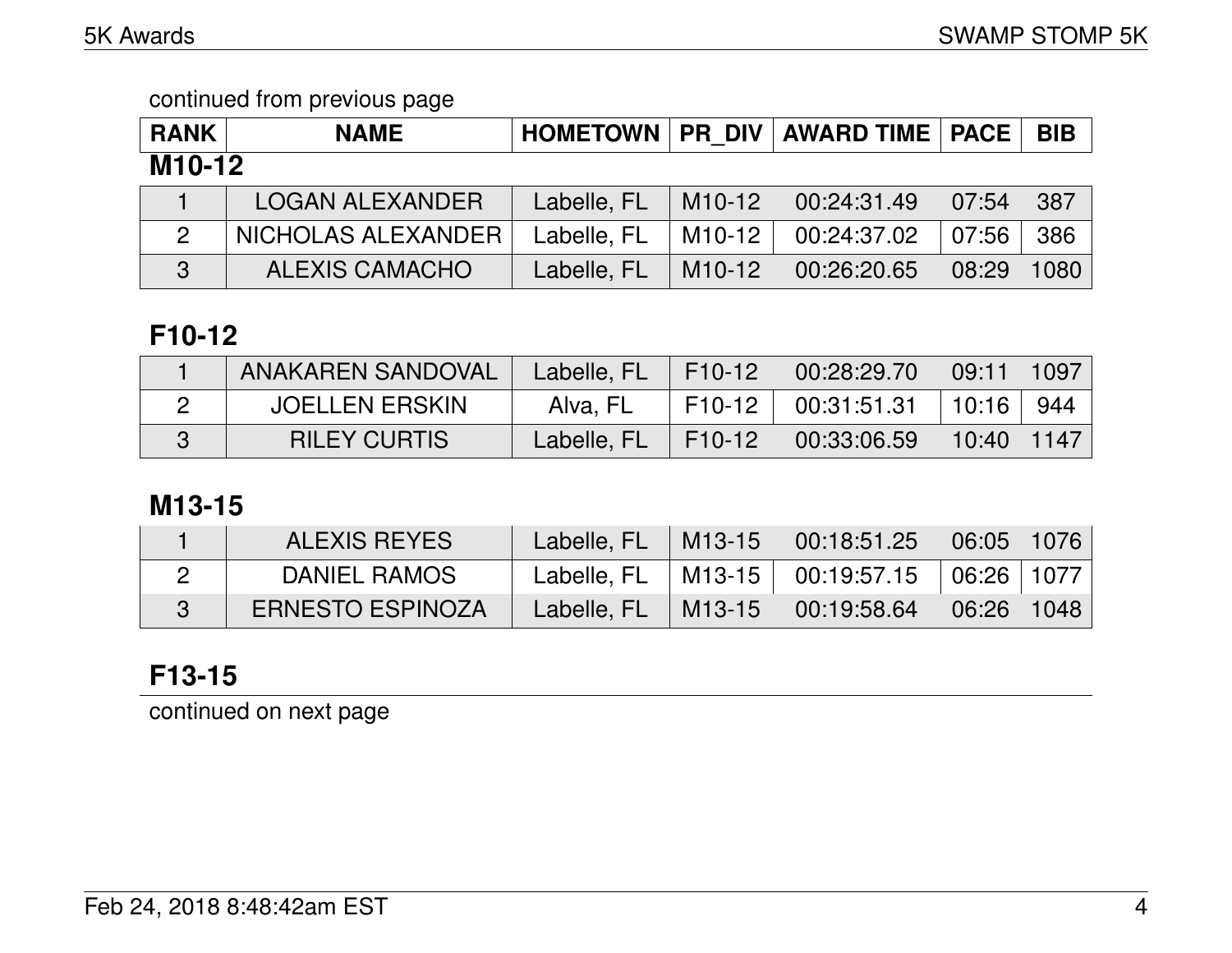| <b>RANK</b> | <b>NAME</b>        | <b>HOMETOWN</b> |          | <b>PR DIV   AWARD TIME   PACE  </b> |                | <b>BIB</b> |
|-------------|--------------------|-----------------|----------|-------------------------------------|----------------|------------|
|             | <b>TOMMIE BADE</b> | Labelle, FL     | $F13-15$ | 00:24:47.41                         | 07:59          | 361        |
|             | MELISSA GONZALEZ   | Labelle, FL     | F13-15   | 00:28:52.75                         | $09:18$   1000 |            |
|             | NATALIE AGUIRRE    | Labelle, FL     | F13-15   | 00:28:56.84                         | 09:20          | 998        |

## **M16-19**

| <b>BO CAMPBELL</b>   | Labelle, FL | <del>M16-19</del>   | 00:17:41.60 | <del>85:42</del>   <del>1013</del> |      |
|----------------------|-------------|---------------------|-------------|------------------------------------|------|
| <b>DALTON HYSER</b>  | Labelle, FL | M <sub>16</sub> -19 | 00:19:18.24 | $06:13$   1117                     |      |
| <b>ISAAC REYES</b>   | Labelle, FL | M <sub>16</sub> -19 | 00:19:37.71 | 06:20                              | 937  |
| <b>OMAR FIGUEROA</b> | Labelle, FL | M <sub>16</sub> -19 | 00:19:55.21 | 06:25                              | 1002 |

# **F16-19**

| JAMIE TANTO            | Fort Myers, $F_{\text{E}}$ F16-19 |                     | 00:21:46.21 | <del>07:01</del> I | $ +105 $ |
|------------------------|-----------------------------------|---------------------|-------------|--------------------|----------|
| <b>JACQUELINE LEON</b> | Labelle, FL                       | F <sub>16</sub> -19 | 00:22:36.53 | 07:17              | 995      |
| LISANDRA MARTINEZ      | Labelle, FL                       | $F16-19$            | 00:22:43.74 | $07:19$   1166     |          |
| <b>RUBY FIGUEROA</b>   | Labelle, FL                       | F <sub>16</sub> -19 | 00:23:37.87 | 07:37              | 1136     |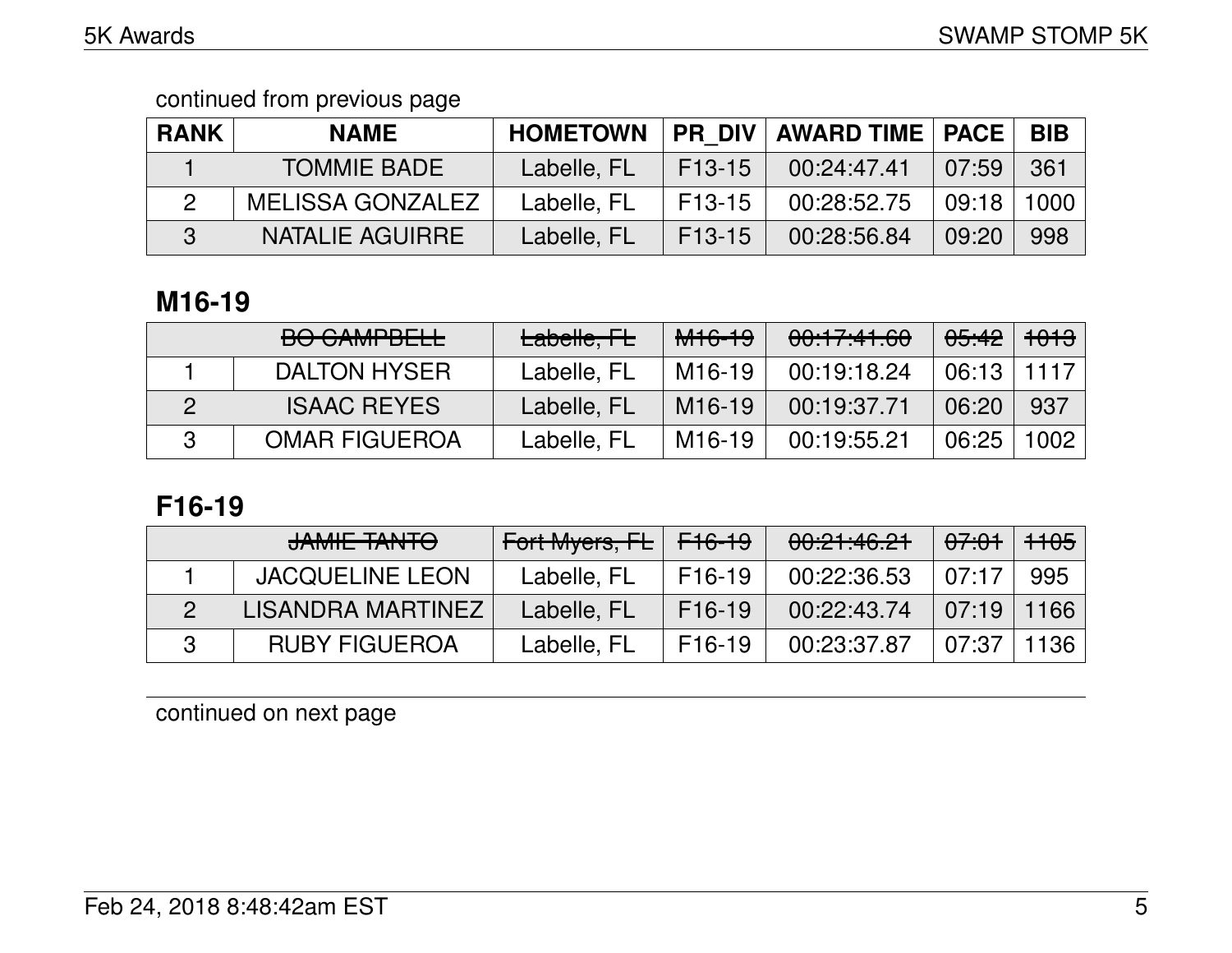| <b>RANK</b>    | <b>NAME</b>            | <b>HOMETOWN</b> | <b>PR DIV</b> | <b>AWARD TIME   PACE</b> |       | <b>BIB</b> |  |  |
|----------------|------------------------|-----------------|---------------|--------------------------|-------|------------|--|--|
| M20-24         |                        |                 |               |                          |       |            |  |  |
|                | <b>JUSTIN REYES</b>    | Labelle, FL     | M20-24        | 00:19:01.61              | 06:08 | 936        |  |  |
| $\overline{2}$ | <b>EDUARDO BENITEZ</b> | Labelle, FL     | M20-24        | 00:21:40.97              | 06:59 | 1158       |  |  |
| $\mathbf{3}$   | <b>ENRIQUE JIMENEZ</b> | Labelle, FL     | M20-24        | 00:22:21.39              | 07:12 | 1043       |  |  |

### **F20-24**

| <b>ANA FIGUEROA</b> | Labelle, FL | F20-24 | 00:29:39.98 | 09:33   1179 |     |
|---------------------|-------------|--------|-------------|--------------|-----|
| ANA ARREOLA         | Labelle, FL | F20-24 | 00:29:40.76 | 09:34   1178 |     |
| <b>MIKEN HYSER</b>  | Labelle, FL | F20-24 | 00:30:13.42 | 09:44        | 989 |

### **M25-29**

| <b>JACOB MOAK</b>                                       | Fort Myers, FL   M25-29   \ |        | 00:20:17.31 | 06:32                           | 346 |
|---------------------------------------------------------|-----------------------------|--------|-------------|---------------------------------|-----|
| DANIEL MORENO   Lehigh Acres, FL   M25-29   00:22:41.43 |                             |        |             | $\mid$ 07:19 $\mid$ 1168 $\mid$ |     |
| ANDREW COLLINS                                          | Fort Myers, FL              | M25-29 | 00:27:04.54 | $08:43$   1096                  |     |

## **F25-29**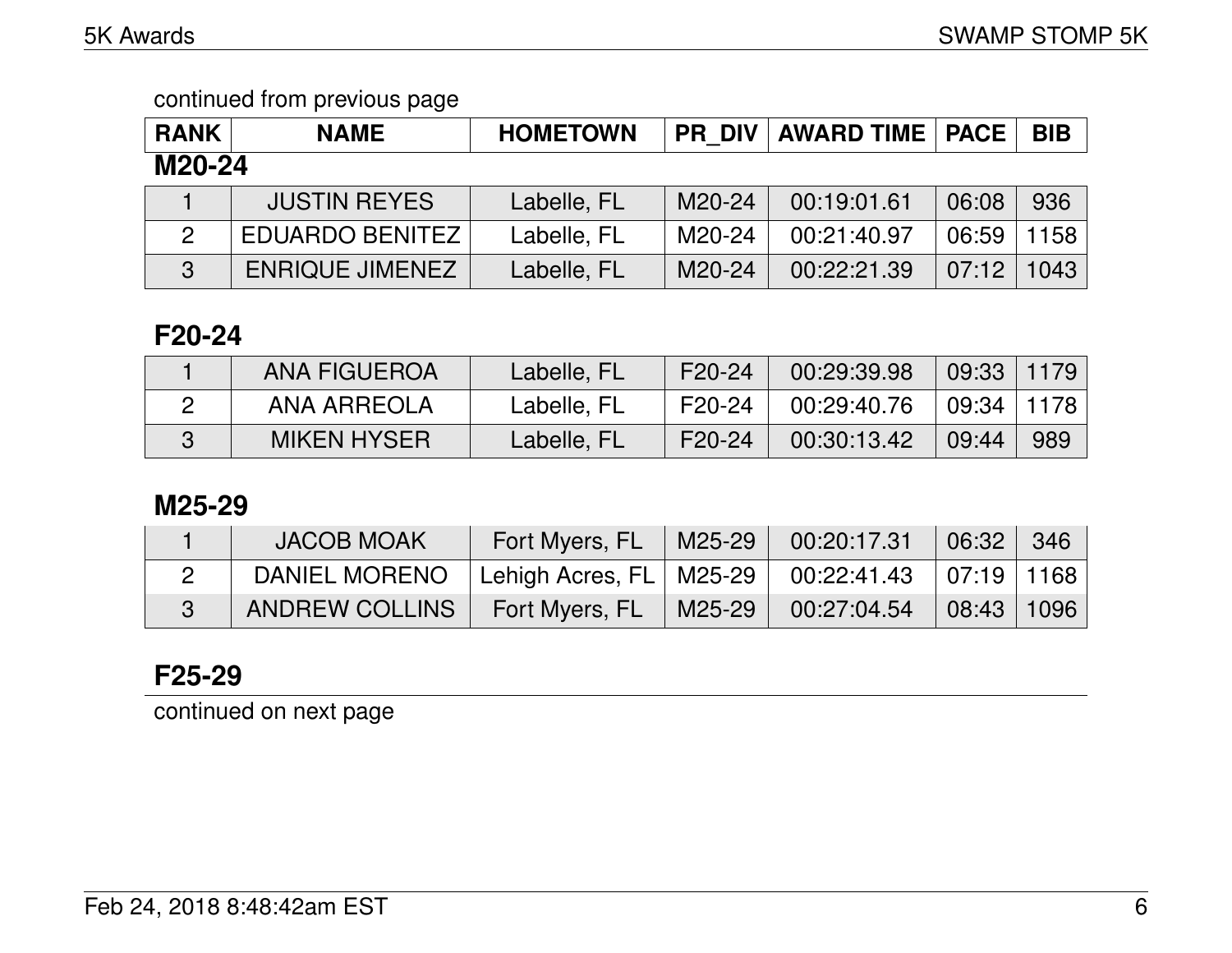| <b>RANK</b> | <b>NAME</b>             | <b>HOMETOWN</b> |                     | <b>PR DIV   AWARD TIME   PACE  </b> |              | <b>BIB</b> |
|-------------|-------------------------|-----------------|---------------------|-------------------------------------|--------------|------------|
|             | <b>ISABELLE NORTH</b>   | Kingsley, MI    | F <sub>25</sub> -29 | 00:24:13.55                         | $07:48$ 1014 |            |
|             | <b>BROOK MOAK</b>       | Fort Myers, FL  | F25-29              | 00:26:16.59                         | 08:28        | 347        |
|             | <b>CHELSEY GONZALEZ</b> | Labelle, FL     | F <sub>25</sub> -29 | 00:28:48.12                         | 09:17        | 1094       |

## **M30-34**

| <b>CHRIS MOYER II</b> | Pineland, FL | M30-34 | 00:20:07.80 | $06:29$   1074 |  |
|-----------------------|--------------|--------|-------------|----------------|--|
| <b>JUSTIN SNYDER</b>  | Ephrata, PA  | M30-34 | 00:23:16.44 | 07:30   1175   |  |
| <b>MAURO SAMARIO</b>  | Labelle, FL  | M30-34 | 00:23:23.44 | 07:32   1078   |  |

## **F30-34**

| <b>LACIE REMY</b>   | Fort Myers, FL   | F30-34 | $00:24:47.44$ 07:59 1016 |                                 |  |
|---------------------|------------------|--------|--------------------------|---------------------------------|--|
| NICOLE SCHUELER     | Milwaukee, WI    | F30-34 | 00:26:03.23              | 08:24 354                       |  |
| <b>BEGUM VERGUL</b> | Lehigh Acres, FL | F30-34 | 00:26:11.44              | $\mid$ 08:26 $\mid$ 1037 $\mid$ |  |

## **M35-39**

| DOUGLAS TOLLETT   Bonita Springs, FL   M35-39   00:21:01.28   06:46   1176 |  |  |  |
|----------------------------------------------------------------------------|--|--|--|
| continued on next page                                                     |  |  |  |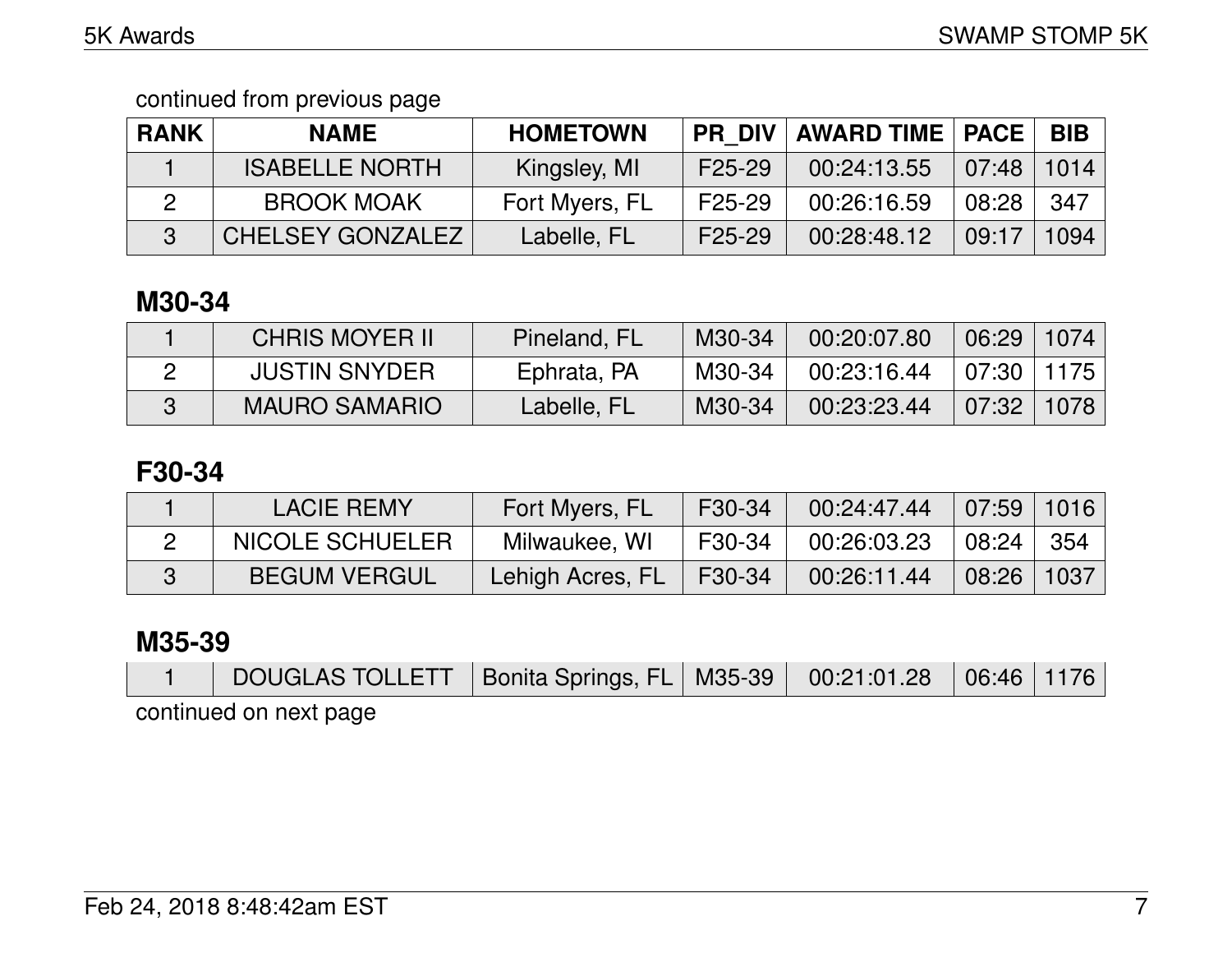| <b>RANK</b> | <b>NAME</b>            | <b>HOMETOWN</b> |        | <b>PR DIV AWARD TIME   PACE  </b> |              | <b>BIB</b> |
|-------------|------------------------|-----------------|--------|-----------------------------------|--------------|------------|
|             | <b>ISRAEL GONZALEZ</b> | Labelle, FL     | M35-39 | 00:22:55.09                       | 07:23 1001   |            |
|             | <b>BRAD SMITH</b>      | Labelle, FL     | M35-39 | 00:24:13.76                       | 07:48   1092 |            |

## **F35-39**

| JENNIFER MCCLAIN   | Labelle, FL                                         | F35-39               | $\mid$ 00:23:46.57 $\mid$ 07:40 $\mid$ 1131 $\mid$ |                                    |  |
|--------------------|-----------------------------------------------------|----------------------|----------------------------------------------------|------------------------------------|--|
| ALLISON ZELKO      | Cape Coral, FL   F35-39   00:27:49.37   08:58   329 |                      |                                                    |                                    |  |
| <b>DANA MCNEAL</b> | Fort Myers, FL                                      | $\mid$ F35-39 $\mid$ | 00:27:57.14                                        | $\vert$ 09:00 $\vert$ 1095 $\vert$ |  |

### **M40-44**

| <b>GARY KINNEE</b>    | Naples, FL                | M40-44 | 00:19:13.89 | $06:12$   1161 |     |
|-----------------------|---------------------------|--------|-------------|----------------|-----|
| <b>SHANE SCOTT</b>    | Lehigh Acres, FL   M40-44 |        | 00:22:54.57 | 07:23 1027     |     |
| <b>WAYNE DEMEYERE</b> | Labelle, FL               | M40-44 | 00:23:38.07 | 07:37          | 192 |

### **F40-44**

| <b>JJ NELSON</b>      | Labelle, FL | F40-44 | 00:27:50.49 | $\vert$ 08:58 $\vert$ 964 |  |
|-----------------------|-------------|--------|-------------|---------------------------|--|
| <b>ELISA CAMPBELL</b> | Labelle, FL | F40-44 | 00:28:23.83 | 09:09 1012                |  |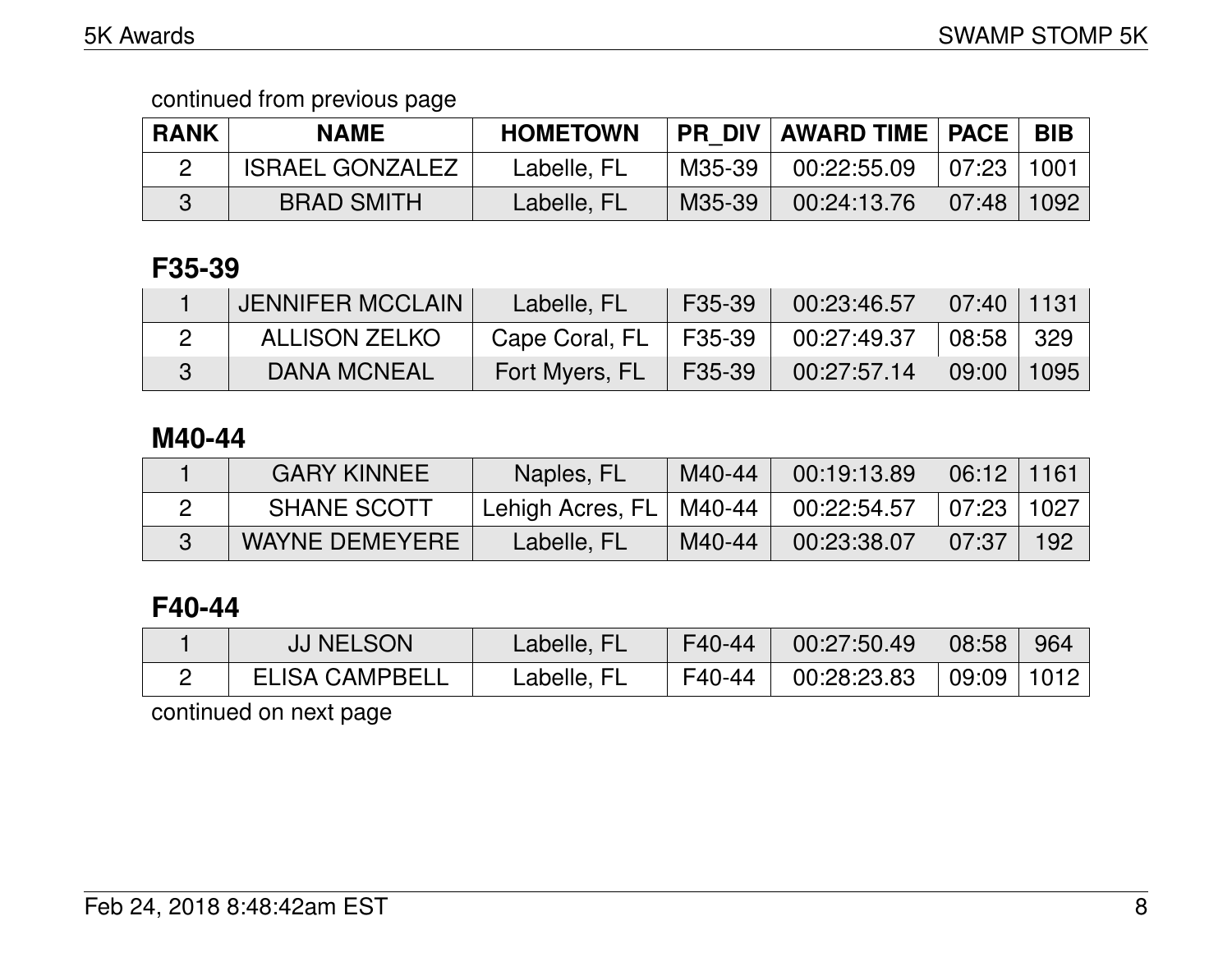| <b>RANK</b> | <b>NAME</b>         | HOMETOWN   PR DIV   AWARD TIME   PACE   BIB         |  |  |
|-------------|---------------------|-----------------------------------------------------|--|--|
|             | <b>MELISSA HUNT</b> | Fort Myers, FL   F40-44   00:28:47.95   09:17   330 |  |  |

### **M45-49**

| <b>TRELL LANG</b>                                                            | Fort Myers, $FL$   M45-49          | 00:20:20.09 | $06:33$   1053 |  |
|------------------------------------------------------------------------------|------------------------------------|-------------|----------------|--|
| ANDREW OAKES-LOTTRIDGE   Fort Myers, FL   M45-49   00:21:55.44   07:04   959 |                                    |             |                |  |
| <b>GREGORY BOCK</b>                                                          | <b>Farmington, MI   M45-49   \</b> | 00:25:35.98 | 08:15 382      |  |

### **F45-49**

| DENISE OAKES-LOTTRIDGE | Fort Myers, FL   F45-49                                  |        | $00:24:37.42$ 07:56                      |       | .960 |
|------------------------|----------------------------------------------------------|--------|------------------------------------------|-------|------|
| <b>JULEE DUTTKO</b>    | $^{\circ}$ Fort Myers, FL $\parallel$ F45-49 $\parallel$ |        | $00:30:41.45$ $\mid 09:53 \mid 111 \mid$ |       |      |
| <b>SANDRA REYES</b>    | Labelle, FL                                              | F45-49 | 00:30:59.13                              | 09:59 | 933  |

### **M50-54**

| <u>MILE OLIEDDADD</u><br>MINE OTIET LAND | Cape Coral, FL   M50-54 |        | <u>an.go.go 70</u><br><u>UU.CZ.CJ.TU</u> | <del>07:13</del> | ഛഛ<br>᠇ᠦᡂ |
|------------------------------------------|-------------------------|--------|------------------------------------------|------------------|-----------|
| <b>MARK LAPP</b>                         | Labelle, FL             | M50-54 | 00:27:35.86                              | 08:53            | 910       |
| <b>SCOTT KOOK</b>                        | Alva, FL                | M50-54 | 00:39:27.91                              | 12:43            | 912       |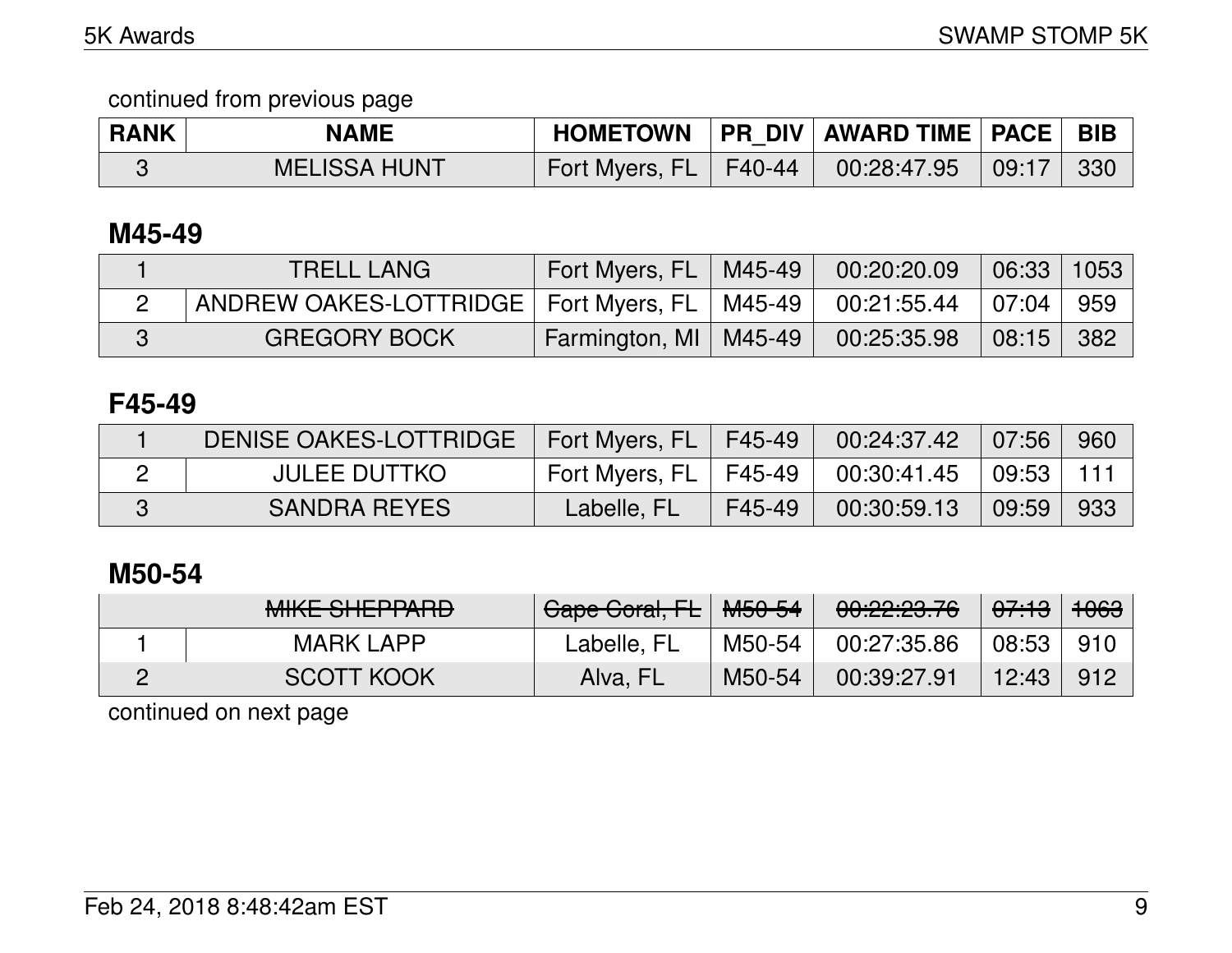| <b>RANK</b> | NAME              | <b>HOMETOWN</b>                        | PR DIV   AWARD TIME   PACE   BIB |              |  |
|-------------|-------------------|----------------------------------------|----------------------------------|--------------|--|
|             | <b>JIM STIEHL</b> | Moore Haven, FL   M50-54   00:43:46.12 |                                  | 14:06   1006 |  |

### **F50-54**

| <b>JUDY LAPP</b>  | Labelle, FL    | F50-54   | 00:29:22.08 | $\big $ 09:28 | 909 |
|-------------------|----------------|----------|-------------|---------------|-----|
| <b>WENDY KING</b> | Cape Coral, FL | $F50-54$ | 00:30:25.92 | $09:48$ 379   |     |
| <b>JILL MCKEE</b> | Estero, FL     | F50-54   | 00:31:22.07 | 10:06         | 968 |

### **M55-59**

| JOHN GERVASE        | Fort Myers, FL | <b>M55-59</b> | 00:19:05.28 | <del>06:09</del> | $\parallel$ <del>1160</del> $\parallel$ |
|---------------------|----------------|---------------|-------------|------------------|-----------------------------------------|
| <b>GARY FLINT</b>   | Immokalee, FL  | M55-59        | 00:29:29.80 | 09:30            | 967                                     |
| <b>TED GOLDEN</b>   | Mokena, IL     | M55-59        | 01:00:56.78 | 19:38            | 1010                                    |
| <b>MARCUS ALLEN</b> | Dundee, IL     | M55-59        | 01:08:07.26 | 21:56            | 1109                                    |

# **F55-59**

| LYNN DAVIDSON       | Labelle, FL | F55-59   | 00:27:39.41 | $\vert$ 08:55 | 969 |
|---------------------|-------------|----------|-------------|---------------|-----|
| <b>SANDY TAYLOR</b> | Alva, FL    | $F55-59$ | 00:28:01.58 | 09:02         |     |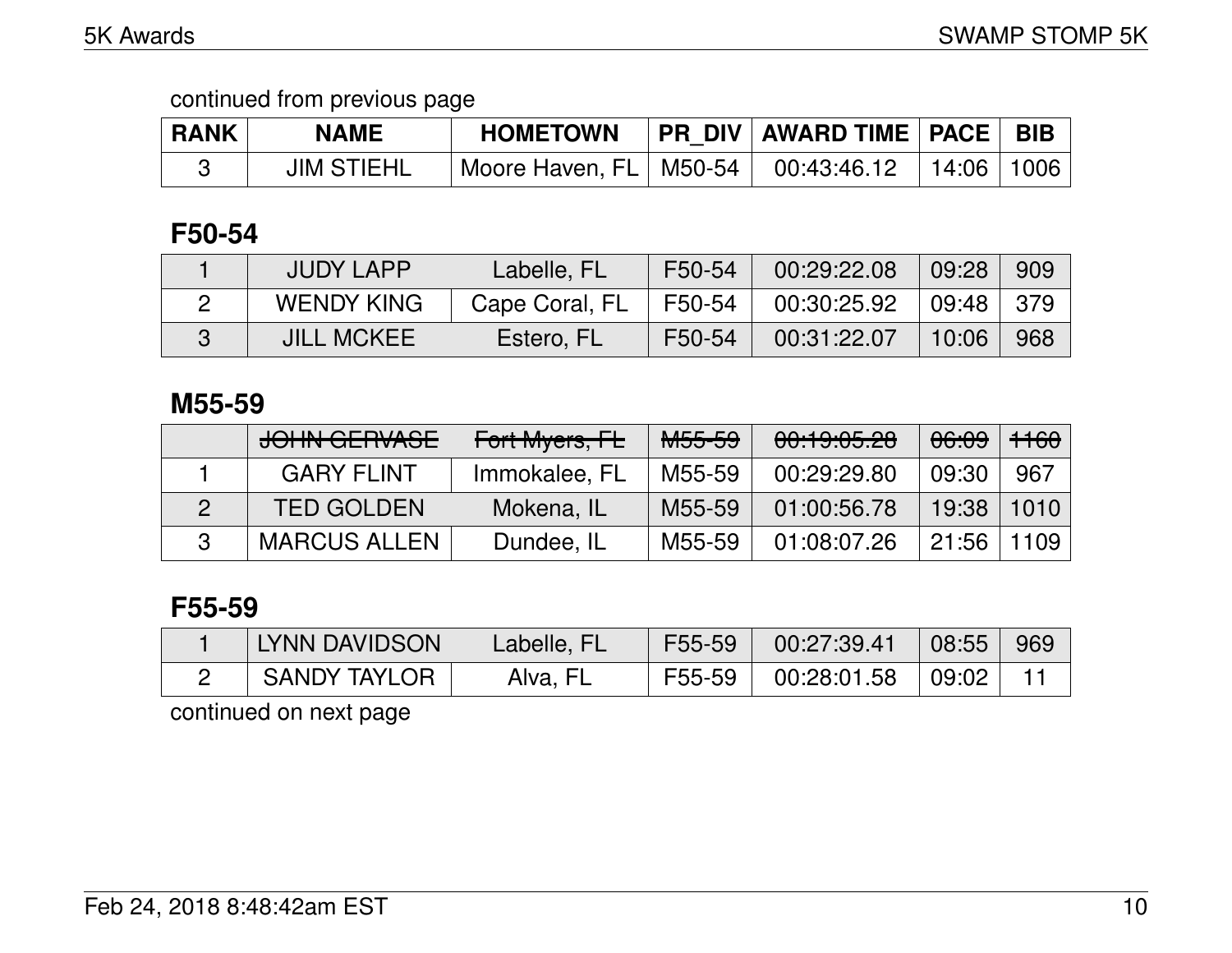| <b>RANK</b> | <b>NAME</b>         | <b>HOMETOWN</b> | <b>PR DIV</b> | <b>AWARD TIME   PACE   BIB</b> |     |
|-------------|---------------------|-----------------|---------------|--------------------------------|-----|
|             | <b>LISA ANDREWS</b> | Naples, FL      | F55-59        | 00:36:46.14                    | 922 |

### **M60-64**

| STEVE PEPE         | Fort Myers Beach, FL | <del>M60-64</del> | 00:23:14.75 | <del>07:29</del> | <del>1169</del> |
|--------------------|----------------------|-------------------|-------------|------------------|-----------------|
| ED PERES           | Fort Myers, FL       | M60-64            | 00:23:54.88 | 07:42   1170     |                 |
| <b>ED QUILTER</b>  | Cape Coral, FL       | M60-64            | 00:26:50.14 | 08:39            | 1177            |
| <b>BILL MURRAY</b> | Labelle, FL          | M60-64            | 00:38:00.75 | 12:15            | 966             |

### **F60-64**

|   | <u>AIDAL DIDIZED</u><br><u>VANVET ANISEN</u> | East Peoria, IL      | F60-64 | 00:26:00.78             | <del>08:23</del> | 948             |
|---|----------------------------------------------|----------------------|--------|-------------------------|------------------|-----------------|
|   | <u>DATTV WELL C</u><br><u>LALIT WEELO</u>    | Fort Myers, FL       | F60-64 | 0.075001<br>00.47.00.41 | <del>08:58</del> | <del>1139</del> |
|   | <b>CATHERINE HIGGINS</b>                     | Burt, NY             | F60-64 | 00:28:40.14             | 09:14            | 1066            |
| っ | <b>FRANCINE GOLDEN</b>                       | Lehigh Acres, FL     | F60-64 | 00:29:12.24             | 09:24            | 19              |
| 3 | <b>BECKY BONISTEEL-BOURNE</b>                | Peterborough, Canada | F60-64 | 00:33:19.06             | 10:44            | 920             |

# **M65-69**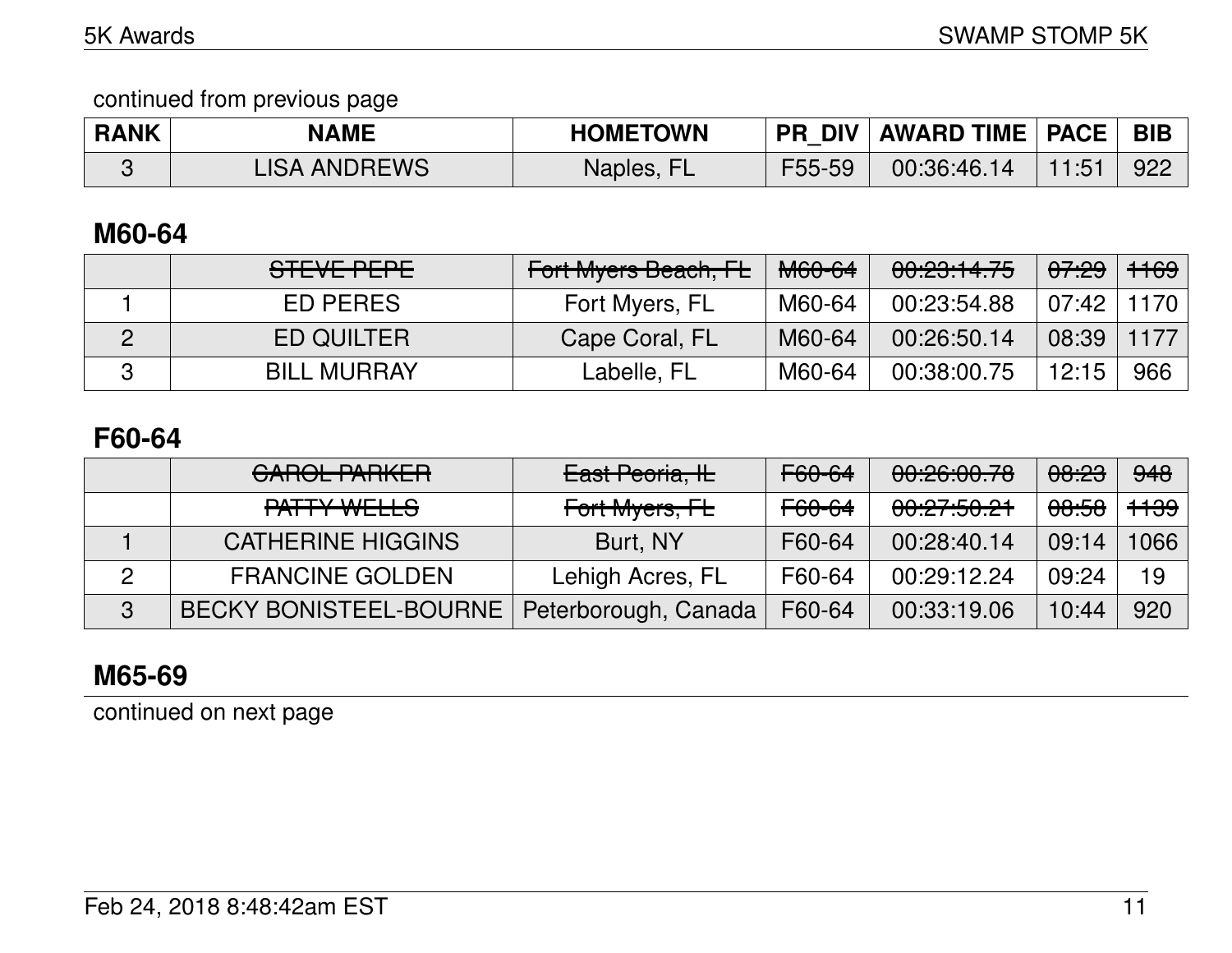| <b>RANK</b> | <b>NAME</b>          | <b>HOMETOWN</b> |        | <b>PR DIV   AWARD TIME   PACE  </b> |       | <b>BIB</b> |
|-------------|----------------------|-----------------|--------|-------------------------------------|-------|------------|
|             | <b>STEVEN HEIN</b>   | Labelle, FL     | M65-69 | 00:25:32.52                         | 08:14 | 1011       |
|             | KIM PARKER           | East Peoria, IL | M65-69 | 00:25:57.16                         | 08:22 | 949        |
|             | <b>RICHARD SOBEL</b> | Fort Myers, FL  | M65-69 | 00:33:07.94                         | 10:40 | 915        |

## **F65-69**

| <b>MARY BARTOSHUK</b> | Labelle, FL     | <del>F65-69</del> | 00:21:39.54 | 06:59 | <del>903</del> |
|-----------------------|-----------------|-------------------|-------------|-------|----------------|
| ROBIN COLE            | Russiaville, IN | F65-69            | 00:37:13.02 | 11:59 | 906            |
| <b>RUTH NORRISH</b>   | Eau Claire, WI  | F65-69            | 00:38:07.06 | 12:17 | 1035           |
| <b>DIANE SOBEL</b>    | Fort Myers, FL  | F65-69            | 00:42:00.10 | 13:32 | 914            |

## **M70-74**

| <b>LOU MARJON</b> | North Fort Myers, FL   M70-74 |          | 00:26:08.74 | $\vert$ 08:25   1091  |       |
|-------------------|-------------------------------|----------|-------------|-----------------------|-------|
| JOHN BRUBAKER     | Chatham, IL                   | M70-74 L | 00:27:24.58 | $\vert$ 08:50 $\vert$ | ່ 362 |
| ED CRANN          | Punta Gorda, FL               | M70-74   | 00:30:44.13 | $\vert$ 09:54   1084  |       |

# **F70-74**